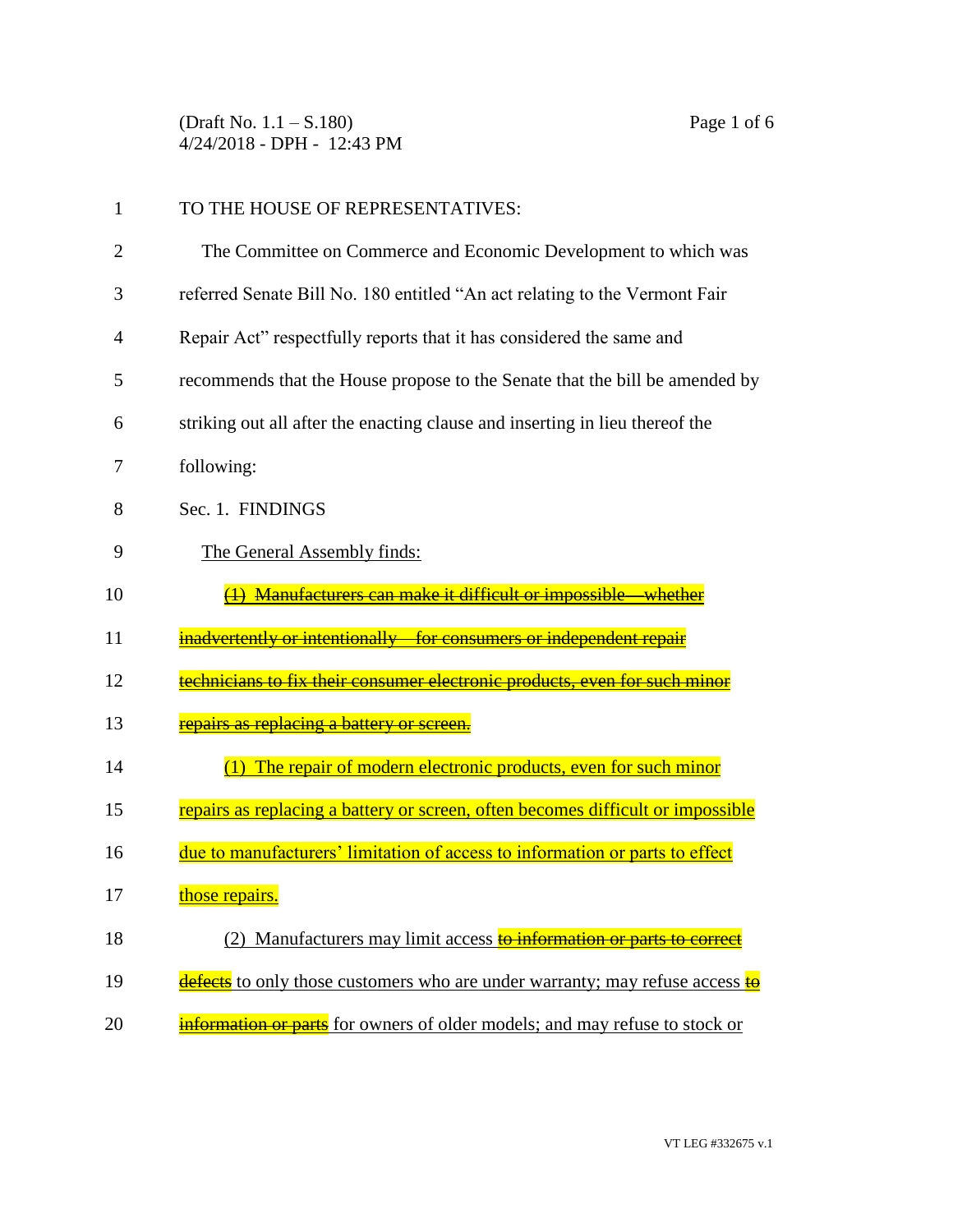(Draft No. 1.1 – S.180) Page 2 of 6 4/24/2018 - DPH - 12:43 PM

| $\mathbf{1}$   | sell parts at fair and reasonable prices. Consequently, consumers are often left |  |  |
|----------------|----------------------------------------------------------------------------------|--|--|
| $\overline{2}$ | with few options other than to buy new.                                          |  |  |
| 3              | (3) Modern repairs involve electronics. any product that can have                |  |  |
| 4              | embedded electronics will eventually have embedded electronics. Repairing        |  |  |
| 5              | those electronics requires information, parts, firmware access, and tooling      |  |  |
| 6              | specifications from the product designers.                                       |  |  |
| 7              | (4) The knowledge and tools to repair and refurbish consumer electronic          |  |  |
| 8              | products should be distributed as widely and freely as the products themselves.  |  |  |
| 9              | In contrast to centralized manufacturing, reuse must be broadly distributed to   |  |  |
| 10             | achieve economies of scale.                                                      |  |  |
| 11             | (5) Many manufacturers have made commitments to sustainability,                  |  |  |
| 12             | repair, and reuse, and the innovation economy of Vermont and the United          |  |  |
| 13             | States has had many positive economic and environmental impacts.                 |  |  |
| 14             | Legislation that further promotes extending the lifespan of consumer electronic  |  |  |
| 15             | products can create jobs and benefit the environment.                            |  |  |
| 16             | As demonstrated by Massachusetts's experience with a right to<br>(6)             |  |  |
| 17             | repair initiative concerning automobiles in 2014, which resulted in a            |  |  |
| 18             | compromise between manufacturers and independent repair providers to adopt       |  |  |
| 19             | a voluntary nationwide approach for providing diagnostic codes and repair data   |  |  |
| 20             | available in a common format by the 2018 model year, legislative action to       |  |  |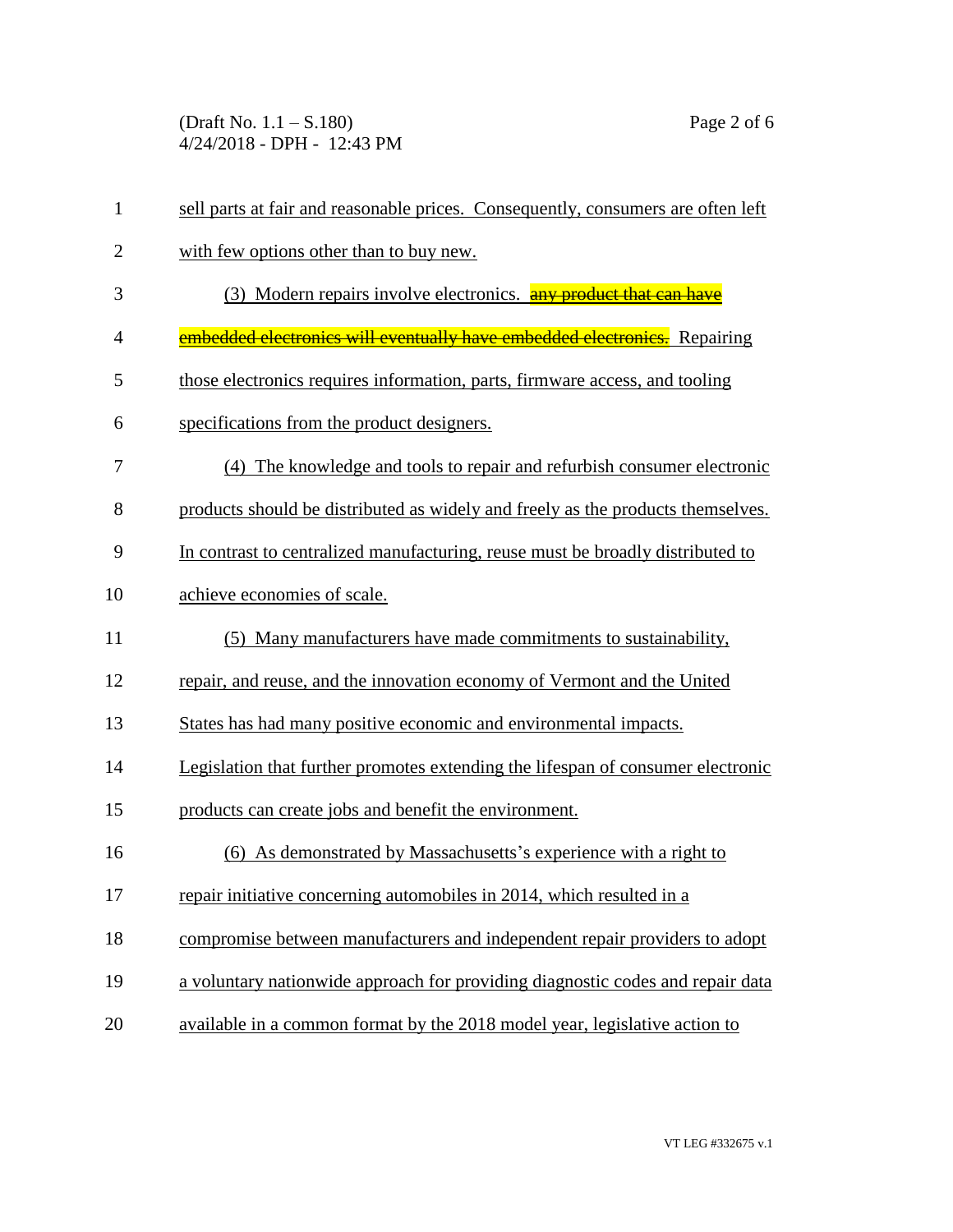(Draft No. 1.1 – S.180) Page 3 of 6 4/24/2018 - DPH - 12:43 PM

| $\mathbf{1}$   | secure a right to repair can achieve positive benefits for manufacturers,          |  |
|----------------|------------------------------------------------------------------------------------|--|
| $\overline{2}$ | independent businesses, and consumers.                                             |  |
| 3              | Sec. 2. RIGHT TO REPAIR TASK FORCE; REPORT                                         |  |
| $\overline{4}$ | (a) Creation. There is created the Right to Repair Task Force.                     |  |
| 5              | (b) Membership. The Task Force shall be composed of the following five             |  |
| 6              | members:                                                                           |  |
| 7              | (1) one current member of the House of Representatives, appointed by               |  |
| 8              | the Speaker of the House;                                                          |  |
| 9              | (2) one current member of the Senate, appointed by the Committee on                |  |
| 10             | Committees;                                                                        |  |
| 11             | (3) the Attorney General or designee;                                              |  |
| 12             | (4) the Secretary of Commerce and Community Development or                         |  |
| 13             | designee; and                                                                      |  |
| 14             | (5) the Secretary of Digital Services or designee.                                 |  |
| 15             | (c) Stakeholder engagement. The Task Force shall solicit testimony and             |  |
| 16             | participation in its work from representatives of relevant stakeholders,           |  |
| 17             | including authorized and independent repair providers, and consumer,               |  |
| 18             | environmental, agricultural, medical device, and other trade groups having an      |  |
| 19             | interest in consumer or business electronic product repairs.                       |  |
| 20             | (d) Powers and duties. The Task Force shall review and consider the                |  |
| 21             | following issues relating to potential legislation designed to secure the right to |  |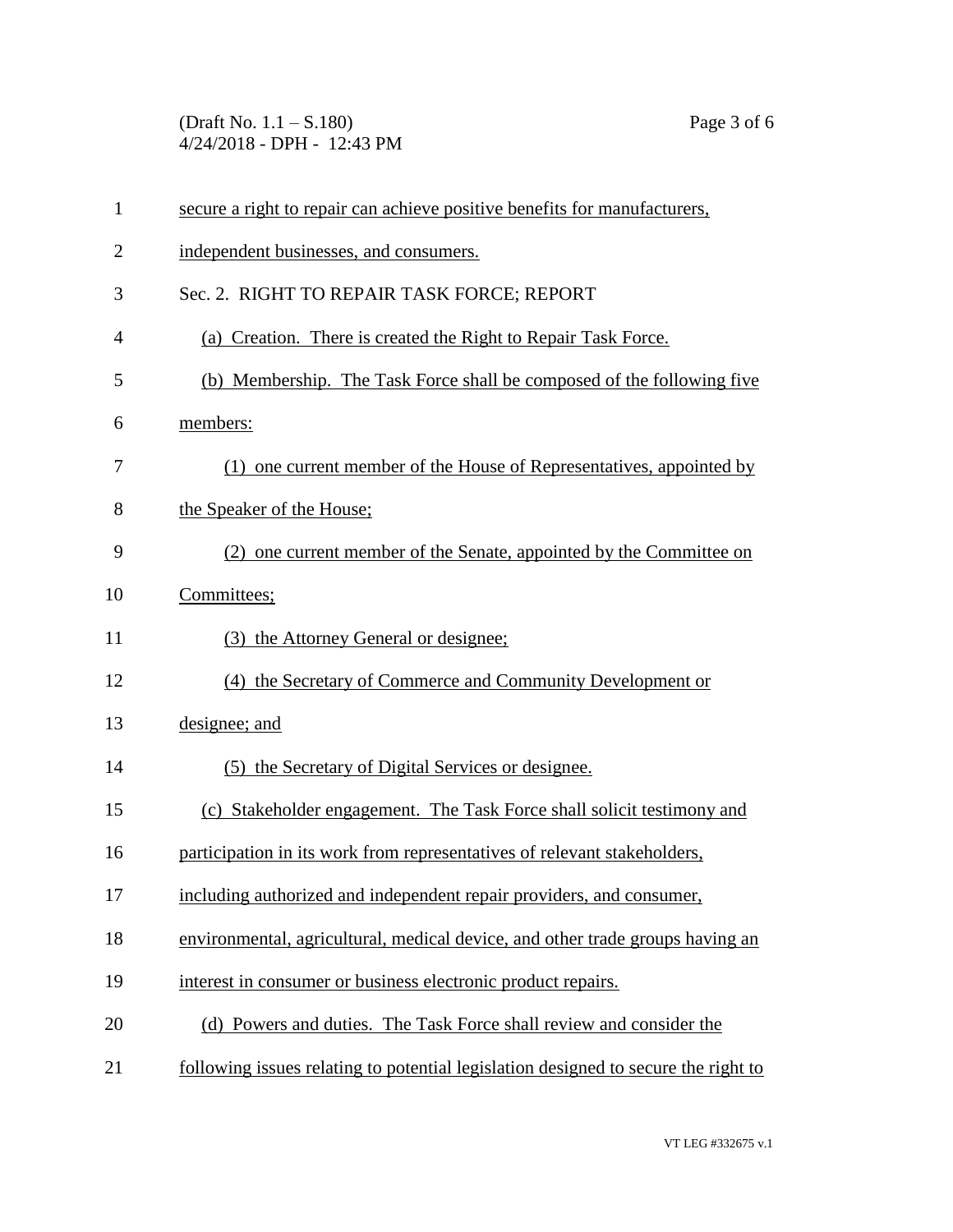(Draft No. 1.1 – S.180) Page 4 of 6 4/24/2018 - DPH - 12:43 PM

| $\mathbf{1}$   | repair consumer electronic products, including personal electronic devices such |  |  |
|----------------|---------------------------------------------------------------------------------|--|--|
| $\overline{2}$ | as cell phones, tablets, and computers:                                         |  |  |
| 3              | $(1)$ the scope of products to include;                                         |  |  |
| 4              | (2) economic costs and benefits, including economic development and             |  |  |
| 5              | workforce opportunities;                                                        |  |  |
| 6              | (3) effects on the cost and availability to consumers of new and used           |  |  |
| 7              | consumer electronic products in the marketplace, including diminished           |  |  |
| 8              | availability of refurbished products for secondary users;                       |  |  |
| 9              | (4) consequences or impacts for intellectual property and trade secrets;        |  |  |
| 10             | (5) environmental and economic costs of a "throw-away" economy;                 |  |  |
| 11             | (6) legal issues, including potential for alignment or conflict with federal    |  |  |
| 12             | law, and litigation risks;                                                      |  |  |
| 13             | (7) issues relating to privacy and security features in electronic              |  |  |
| 14             | products; and                                                                   |  |  |
| 15             | (8) any other issues the Task Force considers relevant and necessary to         |  |  |
| 16             | accomplish its work, including regulation of business consumer products or      |  |  |
| 17             | other products the Task Force finds appropriate.                                |  |  |
| 18             | (e) Assistance. The Task Force shall have the administrative, legal, and        |  |  |
| 19             | fiscal assistance of the Office of Legislative Council and the Joint Fiscal     |  |  |
| 20             | Office. Relevant agencies and departments within State government shall         |  |  |
| 21             | provide their technical and other expertise upon request of the Task Force.     |  |  |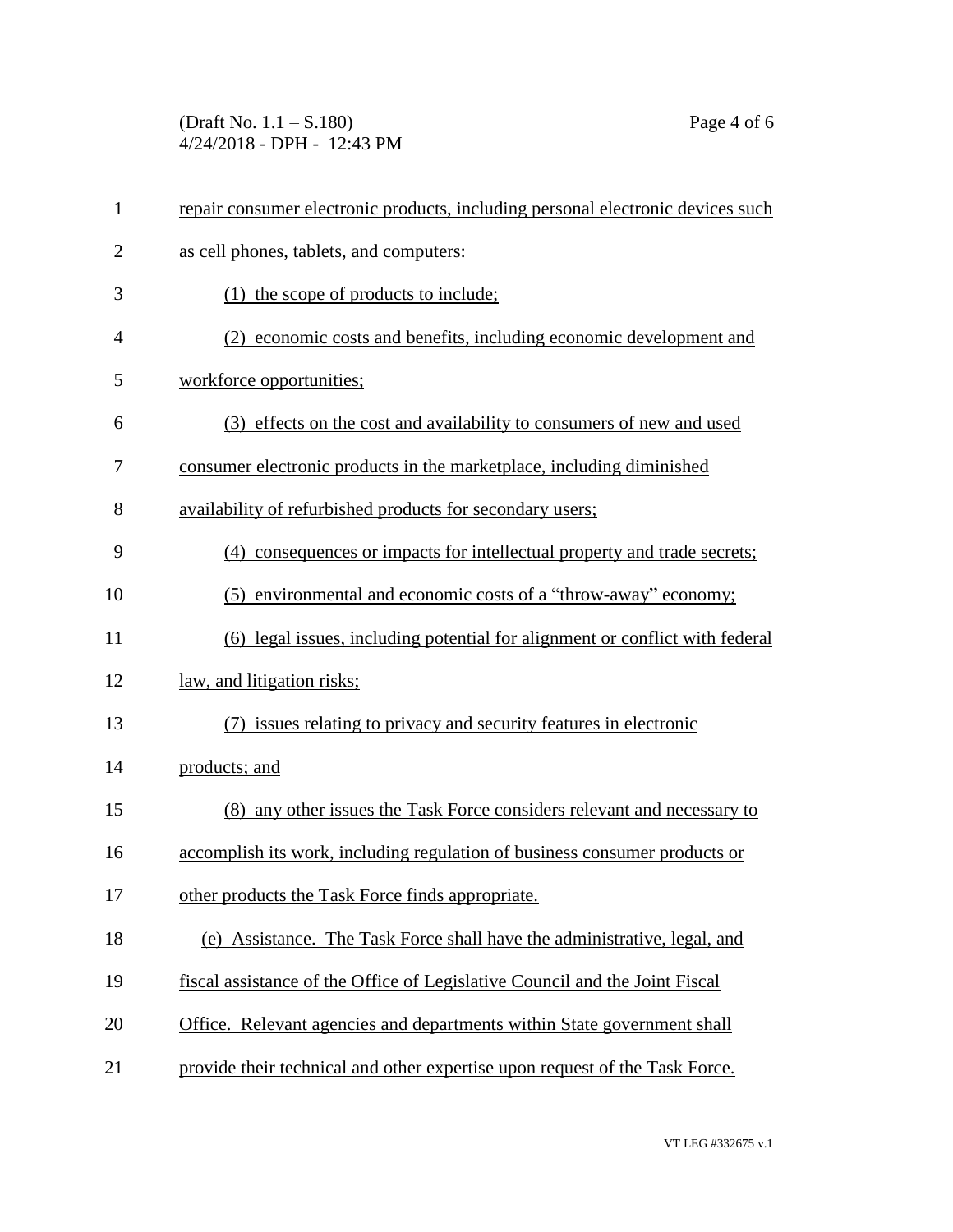(Draft No. 1.1 – S.180) Page 5 of 6 4/24/2018 - DPH - 12:43 PM

| $\mathbf{1}$   | (f) Report. On or before December 15, 2018, the Task Force shall submit a     |  |
|----------------|-------------------------------------------------------------------------------|--|
| $\overline{2}$ | written report to the Senate Committee on Economic Development, Housing       |  |
| 3              | and General Affairs and the House Committee on Commerce and Economic          |  |
| $\overline{4}$ | Development with its findings and any recommendations for legislative action, |  |
| 5              | including specific findings and recommendations concerning personal           |  |
| 6              | electronic devices such as cell phones, tablets, and computers.               |  |
| 7              | (g) Meetings.                                                                 |  |
| 8              | (1) The Office of Legislative Council shall call the first meeting of the     |  |
| 9              | Task Force to occur on or before August 1, 2018.                              |  |
| 10             | (2) The legislative members of the Task Force shall serve as co-chairs.       |  |
| 11             | (3) A majority of the membership shall constitute a quorum.                   |  |
| 12             | (4) The Task Force shall cease to exist on December 15, 2018.                 |  |
| 13             | (h) Compensation and reimbursement. For attendance at meetings during         |  |
| 14             | adjournment of the General Assembly, a legislative member of the Task Force   |  |
| 15             | serving in his or her capacity as a legislator shall be entitled to per diem  |  |
| 16             | compensation and reimbursement of expenses pursuant to 2 V.S.A. § 406 for     |  |
| 17             | not more than five meetings. These payments shall be made from monies         |  |
| 18             | appropriated to the General Assembly.                                         |  |
|                |                                                                               |  |

- 19 Sec. 3. EFFECTIVE DATE
- 20 This act shall take effect on July 1, 2018.

21